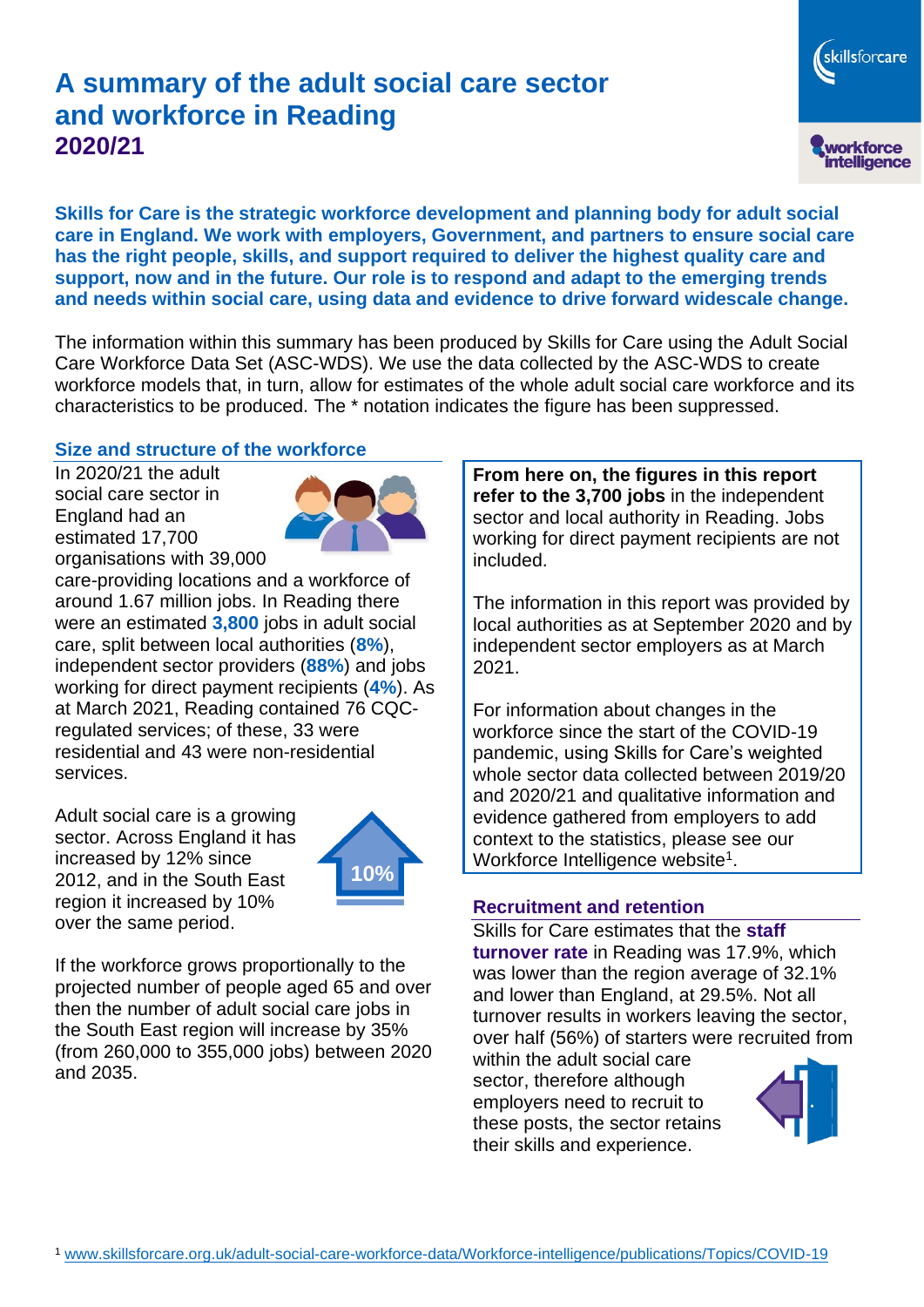Adult social care has an experienced 'core' of workers. Workers in Reading had on average **9.6 years of experience in the sector** and 80% of the workforce had been working in the sector for at least three years.

Using both workforce intelligence evidence and our links with employers and stakeholders across England, we know that recruitment and retention is one of the largest issues faced by employers. We have many resources and tools available to help, for example the 'Values-based recruitment and retention toolkit'<sup>2</sup> and 'Seeing potential: widen your talent pool'. <sup>3</sup> For more information please visit: [www.skillsforcare.org.uk/recruitment-retention](http://www.skillsforcare.org.uk/recruitment-retention)

#### **Employment information**

We estimate Reading had **3,700** adult social care jobs employed in the local authority and independent sectors. These included 350 managerial roles, 125 regulated professionals, 2,800 direct care (including 2,400 care workers), and 400 othernon-care proving roles.

The average number of **sickness days** taken in the last year in Reading was 8.2, (8.7 in South East and 9.5 across England). With an estimated directly employed workforce of 2,800, this would mean employers in Reading lost approximately **23,000 days to sickness in 2020/21**. In England levels of staff sickness have nearly doubled over the course of the pandemic between 2019/20 and 2020/21, in total around 6 million extra days were lost to sickness than in the year before.

Around two fifths (40%) of the workforce in Reading were on zero-hours contracts. Around a half (55%) of the workforce usually worked full-time hours and 45% were parttime.

### **Chart 1. Proportion of workers on zero hours contracts by area**

**England** South East Reading



### **Workforce demographics**

The majority (83%) of the workforce in Reading were female, and the average age was 43.9 years old. Workers aged 24 and



under made up 8% of the workforce and workers aged over 55 represented 26%. Given this age profile approximately 950 people will be reaching retirement age in the next 10 years.

Nationality varied by region, in England 83% of the workforce identified as British, while in the South East region this was 77%. An estimated 64% of the workforce in Reading identified as British, 13% identified as of an EU nationality and 23% a non-EU nationality, therefore there was a higher reliance on non-EU than EU workers.

### **Pay**



Table 1 shows the full-time equivalent annual or hourly pay rate of selected job roles in Reading (area), South East (region) and England. All figures

represent the independent sector as at March 2021, except social workers which represent the local authority sector as at September 2020. At the time of analysis, the National Living Wage was £8.72.

#### **Table 1. Average pay rate of selected job roles by area**

|                                 | <b>England</b> | <b>Region</b> | Area    |
|---------------------------------|----------------|---------------|---------|
| Full-time equivalent annual pay |                |               |         |
| Social Worker <sup>t</sup>      | £37,100        | £37,500       | £34,500 |
| Registered nurse                | £33,600        | £35,000       | £36,300 |
| Hourly pay                      |                |               |         |
| National Living<br>Wage         | £8.72          | £8.72         | £8.72   |
| Senior care worker              | £10.00         | £10.22        | £10.32  |
| Care worker                     | £9.29          | £9.46         | £9.75   |
| Support and<br>outreach         | £9.53          | £9.62         | £9.90   |

†Local authority social workers only.

Please note that pay varies by sector, with local authority pay generally being higher than independent sector pay.